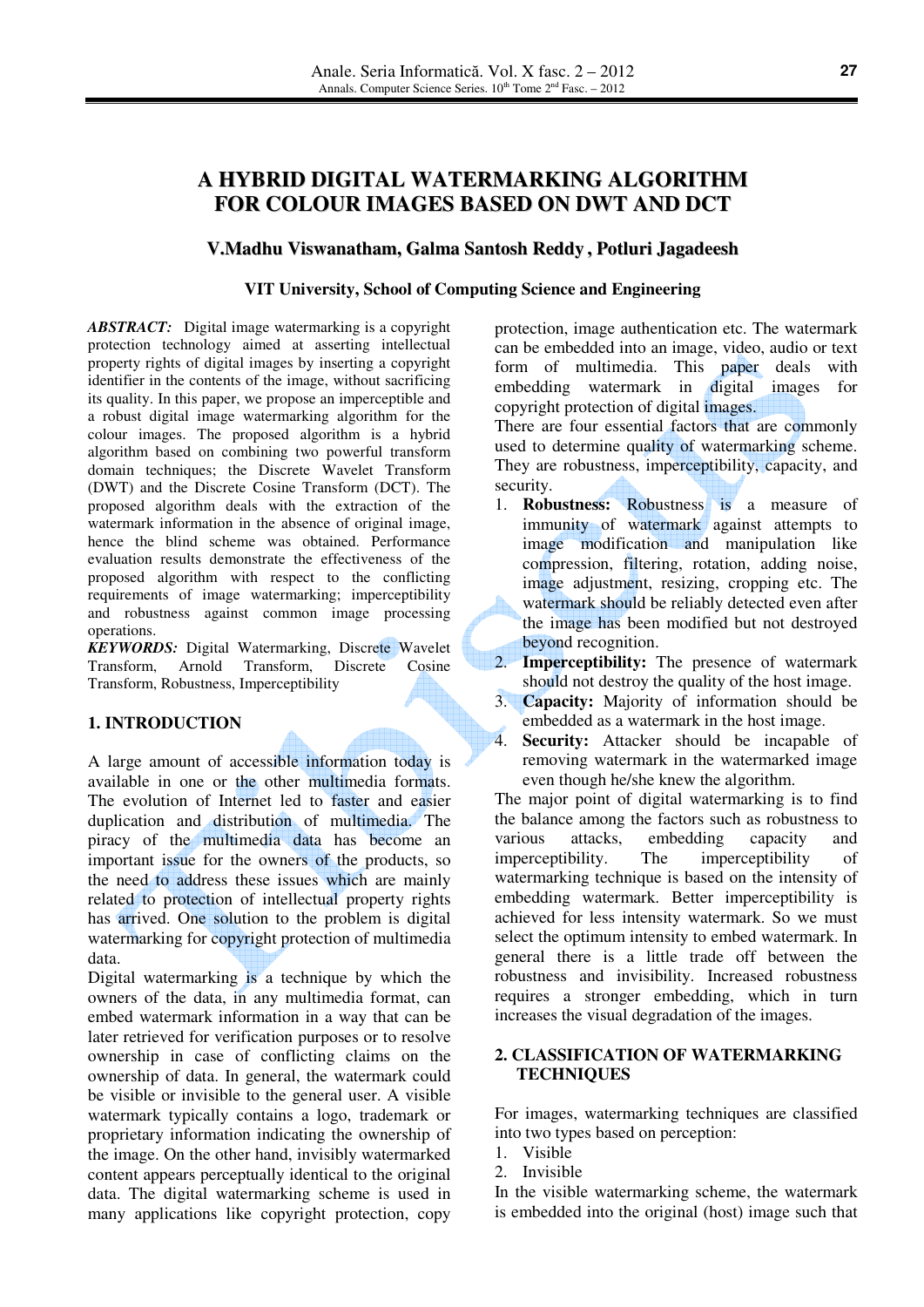it is translucently visible to the observer. In invisible watermarking, information is added as digital data to audio, picture or video, but it cannot be perceived as such. Watermark embedded using invisible watermarking is imperceptible to the human eye. Invisible watermarking is further categorized into two categories as follows:

- 1. Invisible-robust
- 2. Invisible-fragile

In case of invisible-robust watermarking, the watermark is embedded in such a way that it is very difficult to alter and can only be recovered by the proper extraction algorithm. Generally, a robust watermarking is generally used for copyright protection and ownership identification because they are designed to withstand attacks such as common image processing operations, which attempt to remove or destroy the mark. These algorithms ensure that the image processing operations do not erase the embedded watermark signal.

In case of invisible-fragile watermarking, the watermark can be altered or totally destroyed. These algorithms are mainly applied to content authentication and integrity verification because they are very sensitive to attacks, i.e., it can detect slight changes to the watermarked image with high probability. This paper deals with a robust watermarking.

Invisible-robust watermarking can be further categorized into two categories:

- 1. Blind
- 2. Non-blind

In case of blind invisible-robust watermarking, original image is not required during watermark extraction whereas original image is required during watermark extraction in case of non blind invisiblerobust watermarking. In applications like copyright protection, there will not be access to the original image where the extraction or detection will be much difficult known as blind or private watermarking .In non-blind watermarking, the original image is required for detection of the watermark. Blind watermarking schemes are efficient for memory and processing time requirements. Since blind watermarking scheme does not need original image for extraction, it is better suitable for real-time applications.

# **3. RELATED WORK**

Watermarking techniques for digital images can be broadly classified into two categories, namely, the spatial domain techniques and transform domain techniques depending on which domain the watermark is embedded. Typically, in spatial domain techniques the watermark is embedded in those parts of the data that do not distort the host

image in any significant way. For instance, some of the well-known spatial domain techniques are least significant substitution [BIS10] and the correlation based approach [KBL07]. In least significant substitution technique, the watermark is embedded by replacing the least significant bits of the image data with the bits of the watermark data. There are many variants of this technique. In correlation based approach the watermark is converted to a pseudorandom noise (PN) sequence which is then weighted and added to the host image with a gain factor. For detection, the watermarked image is correlated with the watermark image. In the transform domain techniques, the watermark is embedded in those parts of the transformed host image which do not distort the image significantly. A survey of transform domain techniques is in [GM10].One of the earliest transform domain techniques is the one based on discrete cosine transform (DCT) [B+98]. In DCT, the image is decomposed in terms of various frequency bands and watermarks are embedded in the middle frequency bands which are not significant for the host image. Further, image transformations do not affect the watermark placed in those bands. DCT based methods are generally robust, particularly against JPEG and MPEG compression. The techniques based on wavelet decomposition are similar in spirit to DCT with the additional feature that the multi-resolution character of the wavelets allows graded information to be stored at various resolutions. For instance, in [KH97] wavelet coefficients of the image and the watermark at different levels of resolution are added together within the constraint of the so-called human-visual model. There is yet another method of digital watermarking based on singular value decomposition (SVD) techniques [LT02]. In contrast to DCT and wavelets based techniques, the advantage of singular value decomposition based methods is that they provide a transform space that is tailor made for the given image data matrix. Both in the DCT and wavelets, the basis for the transform space is a fixed set of functions. In the SVD, it must be calculated from the given data and the singular vectors so calculated form an optimal basis for the image matrix in the least square sense. It is worth mentioning that some authors [AlH08] have resorted to hybrid techniques i.e., algorithms based simultaneously on different domains to improve the watermarking results.

# **4. RELATED BACKGROUND**

Watermarking technique generally consists of three logical steps:

- 1. Selection of watermarks
- 2. Insertion of watermarks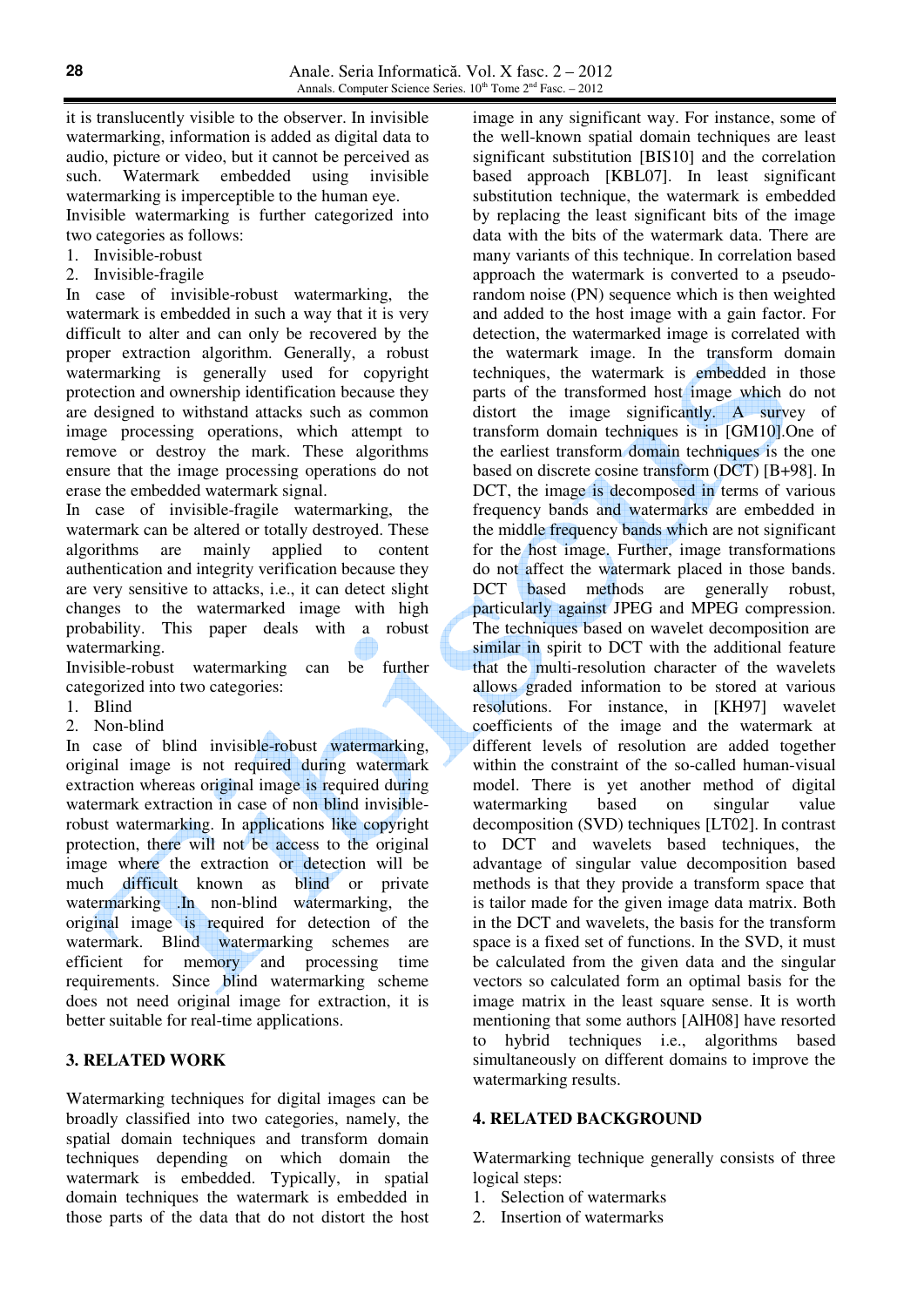#### 3. Extraction of watermarks

In this present work, watermark is generated based on the host image and this type of watermarking is called is called feature based watermarking. In this watermarking scheme, watermark is generated by applying some operations on the pixel value of host image rather than taking from external source. Recent researches on secure digital watermarking techniques have revealed the fact that the content of the images could be used to improve the invisibility and the robustness of a watermarking scheme [SS10]. In the proposed watermarking scheme, watermark is created from the content of the host image and the generated watermark is scrambled using Arnold Transform to improve the security of the watermark. Embedding of watermark is done using frequency domain transforms – DWT and DCT. Also the watermark embedding is done in low<br>and middle frequency coefficients of the and middle frequency coefficients of the transformed image based on the Human Visual System characteristics to maintain a balance between robustness and imperceptibility. Also blind scheme is proposed to suit the real time applications.

#### **4.1 Switch of Color Space**

RGB color space is a natural color space which is not in accordance with human visual system. So we change the color space to YCbCr color space. YCbCr color space represents each color with 3 numbers, similarly as the RGB space. The Y component represents the intensity of the light. The Cb and Cr components indicate the intensities of the blue and red components relative to the green component. YCbCr space has the character to separate brightness and chroma. Y is brightness component and Cb and Cr is chroma component.

YCbCr color space exploits the properties of the human eye. The eye is more sensitive to light intensity changes and less sensitive to hue changes. When the amount of information is to be minimized, the intensity component can be stored with higher accuracy than the Cb and Cr components. In the proposed algorithm, we embed the watermark in Y component for robustness against various attacks.

The formula for RGB to YCbCr conversion in matrix form is as follows:

| Y         | $\begin{bmatrix} 0.2990 & 0.5870 & 0.1140 & 0 \end{bmatrix}$ $\begin{bmatrix} R \end{bmatrix}$ |   |   |                           |  |
|-----------|------------------------------------------------------------------------------------------------|---|---|---------------------------|--|
| Cb        | $-$ -0.1687 -0.3313 0.5000 0.5 $   G   $                                                       |   |   |                           |  |
|           | $ C_r $ = 0.5000 -0.4187 -0.0813 0.5    B                                                      |   |   |                           |  |
| $\vert$ 1 | $^{0}$                                                                                         | 0 | 0 | $1 \parallel 1 \parallel$ |  |

# **4.2 Arnold Transform**

A digital image can be considered as a two unit function  $f(x,y)$  in the plane Z. It can be represented

as  $Z = f(x, y)$  where  $x, y \in \{0, 1, 2, 3, \dots N - 1\}$  and N represents order of digital image. The image matrix can be changed into a new matrix by the Arnold transform which results in a scrambled version to offer security. It is a mapping function which changes a point  $(x, y)$  to another point  $(x<sup>1</sup>, y<sup>1</sup>)$  by the equation (1).

$$
x1=x+y mod N
$$
  
y<sup>1</sup>=x+2y mod N (1)

Arnold mapping has a fixed area. At the same time it is all mapped. That is to say, every point in unit matrix uniquely transforms to another point. The character is very important. With it each watermarking pixel in different places can get a different place to embed. The number of times Arnold transform can be performed on an image can be taken as a secret key.

# **4.3 Discrete Wavelet Transform**

The DWT decomposes input image into four components namely LL, HL, LH and HH where the first letter corresponds to applying either a low pass frequency operation or high pass frequency operation to the rows, and the second letter refers to the filter applied to the columns, which is shown in Figure 1. The LL component also can be decomposed into sub-level frequency district information of LL2, HL2, LH2 and HH2. By doing this the original image can be decomposed for *n*  level wavelet transformation.



**Fig. 1. DWT Decomposition** 

The DWT is very suitable to identify the areas in the original image where a watermark can be embedded effectively. This property allows the utilization of the masking effect of the human visual system such that if a DWT coefficient is modified, only the region corresponding to that coefficient will be modified. In general most of the image energy is concentrated at the lower frequency sub-bands LLx and therefore embedding watermarks in these subbands may humiliate the image appreciably. Embedding in the low frequency sub-bands, however, could increase robustness appreciably. On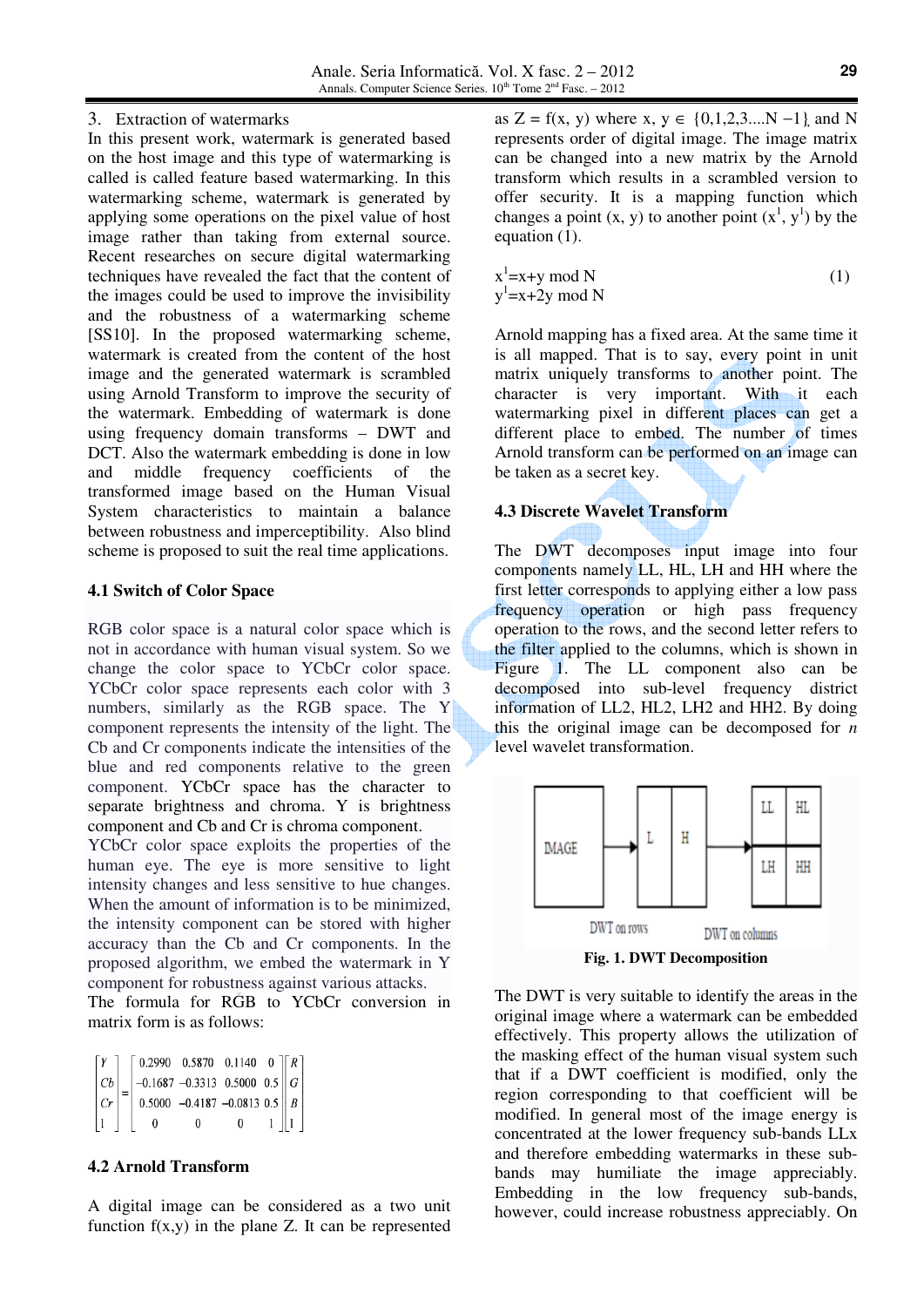the other hand, the high frequency sub-bands HHx include the edges and textures of the image and the human eye is not generally sensitive to changes in such sub-bands. This allows the watermark to be embedded without being superficial by the human eye. The compromise accepted by many DWT-based watermarking algorithm, is to embed the watermark in the middle frequency sub-bands LHy and HLy where good enough performance of imperceptibility and robustness could be achieved.

#### **4.4 Discrete Cosine Transform**

It's one of the most common linear transformations in digital signal process technology. Two dimensional discrete cosine transform (2D-DCT) is defined as

$$
F(jk) = a(j)a(k)\sum_{m=0}^{N-1}\sum_{n=0}^{N-1}f(mn)cos\left[\frac{(2m+1)j\pi}{2N}\right]cos\left[\frac{(2n+1)k\pi}{2N}\right]
$$

The corresponding inverse transformation (Whether 2D-IDCT) is defined as

$$
f(mn) = \sum_{m=0}^{N-1} \sum_{n=0}^{N-1} a(j)a(k)F(jk)cos\left(\frac{(2m+1)j\pi}{2N}\right)cos\left(\frac{(2n+1)k\pi}{2N}\right)
$$

The 2D-DCT can not only concentrate the main information of original image into the smallest lowfrequency coefficient, but also it can cause the image blocking effect being the smallest, which can realize the good compromise between the information centralizing and the computing complication. So it obtains the wide spreading application in the compression coding.



**Fig. 2. 8×8 DCT block showing various frequencies in transformed domain** 

After applying DCT transform to the image the low, middle and high frequency component exists from top left in the DCT coefficient matrix to its bottom-

right and their energy descended gradually .As mentioned above, the low frequency coefficient is lager, representing most of the energy in the image, while human eye is very sensitive to low frequency component, any modification in this region will be noticed easily. The high frequency coefficient is very small, although human eye is not so sensitive to it, large error will happen because critical visible error watermark in this region is relative low, furthermore, high frequency region will be destroyed easily by signal processing. The middle frequency coefficient is between the low and high ones, due to its relative large coefficient value, visual capacity and critical visual error of the embedded signal is high. It can still be reserved well after usual signal processing and noise interference. Embedding watermark in this region improves transparency and robustness effectively. Therefore the watermark is embedded in the low and middle frequency coefficient in DCT domain of the image.

# **5. PROPOSED METHOD**

The central idea of the proposed algorithm is to embed the content based watermark information in host color image. The watermark is generated based on the feature of the image and hence the watermark is content based watermark. For watermark generation, a matrix is constructed by taking median of every pixel. DWT is applied to obtained matrix and LL sub band is divided into a non-overlapping blocks of size 2x2. A new matrix is constructed by obtaining minimum from every block. With the help of Arnold transform, the resultant matrix is scrambled for n times to improve security. Based on whether the elements of the matrix are even or odd, a binary watermark is constructed from the scrambled matrix, which is to be embedded within the host image. The operation of watermark embedding involves conversion of RGB color space to YCbCr color space. Discrete Wavelet Transform up to 2 levels is applied to the Y component and then Discrete Cosine Transform is applied to Y component. The generated watermark is embedded in low frequency and middle frequency coefficients of HL, LH sub bands of Y component. The operation of extraction of watermark involves reverse process of watermark embedding. This watermarking scheme deals with the extraction of the watermark information in the absence of original image, hence the blind scheme was obtained.

#### **5.1 Algorithm 1: Watermark Generation**

1. Create a matrix from original image of size  $N^*N$ by taking median value of (R,G,B) for each pixel.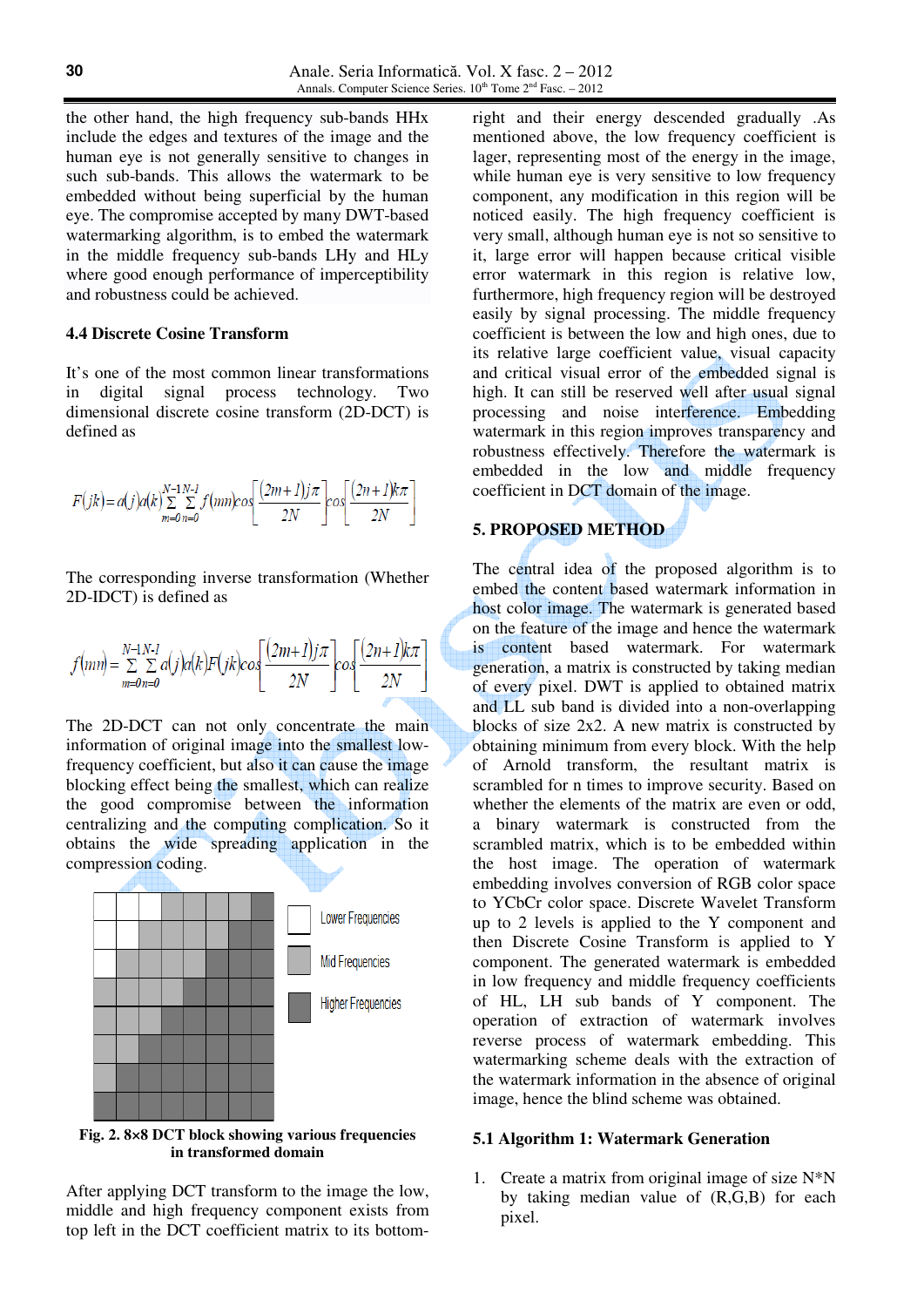- 2. Apply DWT to the generated matrix and select the LL sub band.
- 3. The LL sub band of size N/2\*N/2 is partitioned into non overlapping blocks of size 2\*2.
- 4. Compute minimum value from each block and construct a matrix  $M_b$  (p,q) where p in {1,2,....N/4} and q in {1,2,...N/4}
- 5. Perform Arnold Transform for n times based on the key value on  $M_b$  to scramble the elements and obtain matrix  $M_{s}$ .
- 6. Form the watermarked pattern to be embedded into the original image as

 $W(p,q)=0$  if  $M_s(p,q)$  is even  $=1$  if  $M_s(p,q)$  is odd

7. For an N\*N image, watermark pattern of size N/4\*N/4 is generated.

#### **5.2 Algorithm 2: Embedding Watermark**

1. Switch the color space from RGB to YCbCr. It represents colours in terms of one luminance component/Yuma(Y) and two chrominance components/Chroma(Cb and Cr)

$$
\begin{bmatrix} Y \\ Cb \\ Cr \end{bmatrix} = \begin{bmatrix} 0.2990 & 0.5870 & 0.1140 & 0 \\ -0.1687 & -0.3313 & 0.5000 & 0.5 \\ 0.5000 & -0.4187 & -0.0813 & 0.5 \\ 0 & 0 & 0 & 1 \end{bmatrix} \begin{bmatrix} R \\ G \\ B \\ R \end{bmatrix}
$$

- 2. Take 2 levels DWT to Y component. Apply DCT to HL2 and LH2 sub image.
- 3. Select low and middle frequency coefficients from LH2 sub matrix.
- 4. Select low and middle frequency coefficients from HL2 sub matrix and make a matrix of size N/4\*N/4 by combining with low and middle frequency coefficient of LH2 sub band.
- 5. Take a 16\*16 bit watermark from the binary watermark generated during watermark generation phase.
- 6. Break the matrix obtained in step 4 into blocks of 8\*8 size.
- 7. Embed a watermark bit in each block based on the following condition. If watermark bit= $1$ Make  $block(4,3) > block(5,2)$ If watermark bit=0 Make  $block(4,3)$  <br/> <br/> <br/> <br/> <br/> <br/> <br/> <br/> <br/> <br/> <br/> <br/> <br/> <br/> <br/> Make  $block(5,2)$ Where block is 8\*8 block for each block generated in step 6.
- 8. Restore the watermarked low and middle frequency coefficients in LH2 and HL2 sub bands.
- 9. Apply IDCT to Y component.
- 10. Apply IDWT up to 2 levels to the image.
- 11. Switch the color space from YCbCr to RGB.
- 12. The obtained image is the watermarked image.

## **5.3 Algorithm 3: Extraction of Watermark**

1. Switch the color space of watermarked image from RGB to YCbCr. It represents colors in terms of one luminance component/Yuma(Y) and two chrominance components/Chroma(Cb and Cr)

$$
\begin{bmatrix} Y \ Cb \ Cr \ 1 \end{bmatrix} = \begin{bmatrix} 0.2990 & 0.5870 & 0.1140 & 0 \\ -0.1687 & -0.3313 & 0.5000 & 0.5 \\ 0.5000 & -0.4187 & -0.0813 & 0.5 \\ 0 & 0 & 0 & 1 \end{bmatrix} \begin{bmatrix} R \\ G \\ B \\ B \end{bmatrix}
$$

- 2. Take 2 levels DWT to Y component. Apply DCT to HL2 and LH2 sub image.
- 3. Select low and middle frequency coefficients from LH2 sub matrix.
- 4. Select low and middle frequency coefficients from HL2 sub matrix and make a matrix of size N/4\*N/4 by combining with low and middle frequency coefficient of LH2 sub band.
- 5. Break the matrix obtained in step 4 into blocks of 8\*8 sizes.
- 6. Calculate the watermark bit in each block based on the following condition.
	- If block $(4,3)$  >block $(5,2)$
	- watermark bit=1
	- If block $(4,3)$   $$
	- watermark bit=0
	- where block is 8\*8 block for each block generated in step 5.
- 7. The obtained pattern is the extracted watermark.

# **6. EXPERIMENTAL RESULTS**

There was a need to analyze how attacks can modify the watermarked images and their corresponding detectors response. The primary purpose of the various attacks on the watermarked images is to know the survival, i.e., whether the watermark has survived or not. Survival of the watermark shows that it can be extracted as a replica of the original watermark. However, the extracted watermark was degraded due to channel noise while broadcasting and other intentional attacks. The watermarked image has been tampered with the built-in functions of Matlab software suite. The attacks we performed are as follows: joint photographic experts group (JPEG) compression, Image Adjustment, Histogram Equalization, Rotation, Salt and pepper noise attack, Gaussian noise attack, Median filtering.

The primary goal of this experiment was to determine whether the proposed watermarking scheme improved the robustness without any loss in the quality of the image. In order to measure the invisibility of the watermark we used two performance measures, PSNR (peak signal-to-noise ratio) and MSE (mean squared error) and correlation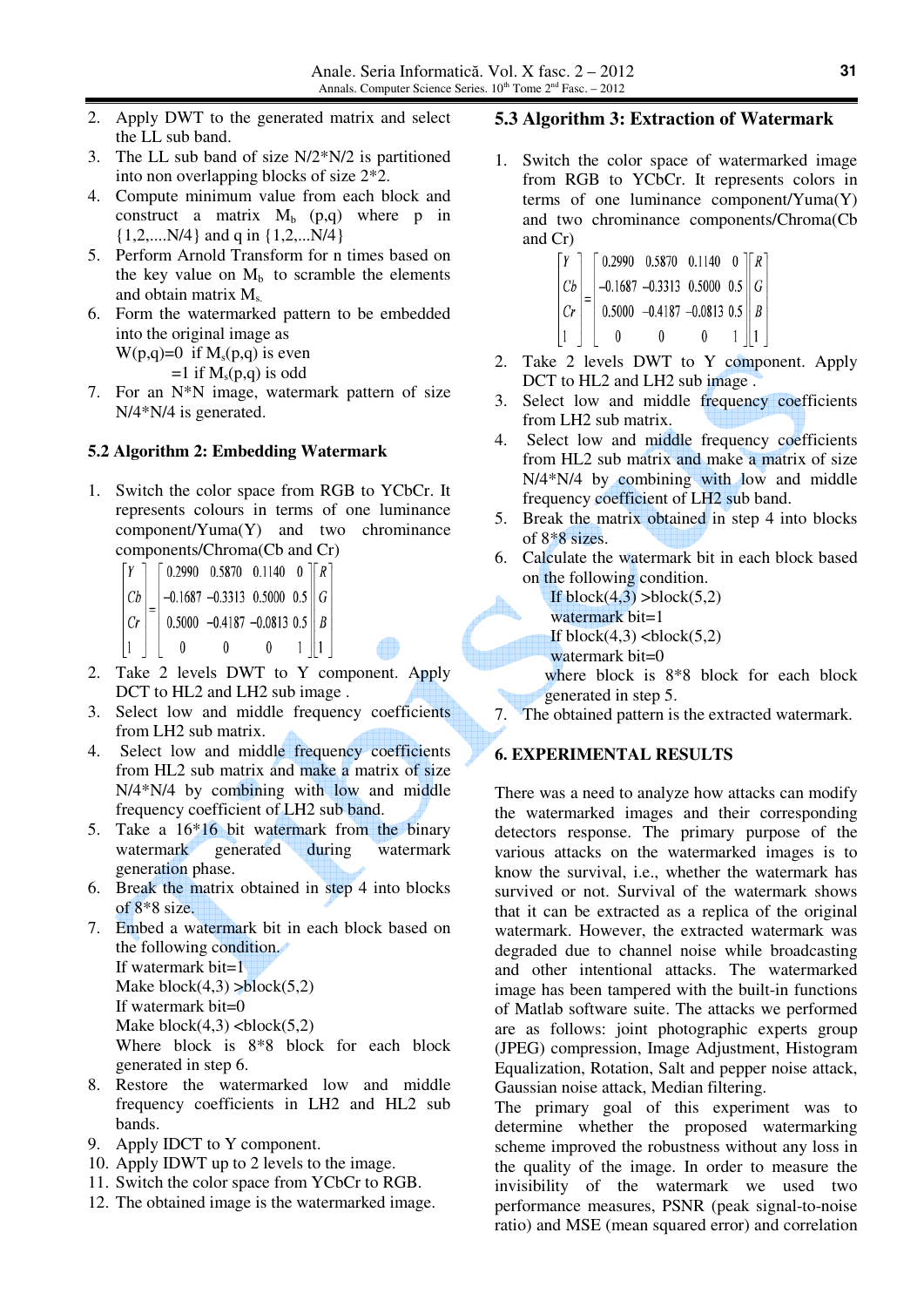coefficient to measure robustness. MSE of the distorted image DI compared to that of the stored original image OI of size M x N, is given by equation

$$
MSE = \sum_{i=0}^{M-1N-1} \frac{[OI(i,j) - DI(i,j)]^2}{MxN}
$$

and PSNR is given by the equation

$$
PSNR = 10 \log_{10} \left( \frac{255^2}{MSE} \right)
$$

The metric PSNR give the measure for invisibility. We observed that at greater PSNR the visual quality of watermarked images is very good and that it is almost indistinguishable for the human eyes from the original image.

The test image is Lena color image of size 512×512. We implemented the algorithm in joint photographic experts group (JPEG) compressed images (.jpg files) and bitmap (.bmp) files. The watermark is in bitmap (.bmp) format. The experiments on the image reveal the efficiency of the proposed algorithm in producing watermarked images with good visual quality and robustness.

The below table displays the different attacks performed on the watermarked image and the PSNR value obtained for each attack.

| Table 1. Assessment of PSNR under attacks |                       |                |                                     |  |
|-------------------------------------------|-----------------------|----------------|-------------------------------------|--|
| <b>Attack</b>                             | <b>Values</b>         |                | <b>Proposed System</b><br>PSNR (dB) |  |
| No attack(color image)                    |                       |                | 46.0138                             |  |
| No attack(Y component)                    |                       |                | 48.57                               |  |
| Median Filter(Y component)                |                       |                | 33.4739                             |  |
| Histogram Equalization(Y component)       |                       |                | 18.2751                             |  |
| Image Adjustment(Y component)             |                       |                | 20.9008                             |  |
| Rotation                                  | 5 degrees             |                | 13.7795                             |  |
|                                           | 10 degrees            |                | 11.6437                             |  |
| Salt and Pepper Noise                     | 0.002 noise density   |                | 32.1925                             |  |
| <b>Gaussian Noise</b>                     | Mean                  | Variance       |                                     |  |
|                                           | 0.01                  | $\overline{0}$ | 38.5947                             |  |
|                                           | $\Omega$              | 0.001          | 30.0178                             |  |
| <b>JPEG</b>                               | <b>Quality Factor</b> |                |                                     |  |
|                                           | 90                    |                | 35.1497                             |  |
|                                           | 70                    |                | 34.5031                             |  |
|                                           | 50                    |                | 31.6191                             |  |
|                                           | 30                    |                | 31.1718                             |  |
|                                           | 10                    |                | 27.2001                             |  |

The correlation value between original and extracted watermark is 0.9797 which shows the robustness of the blind algorithm.

The below figures display the Original Lena color image and the watermarked Lena color image:



**Fig. 3. Lena original color image of size 512×512**



**Fig. 4. Lena watermarked color image of size 512×512**

The below figures display the Original Lena Y component image and the watermarked Lena Y component image.



**Fig. 5. Lena original Y component image of size 512×512** 



**Fig. 6. Lena watermarked Y component image of size 512×512**